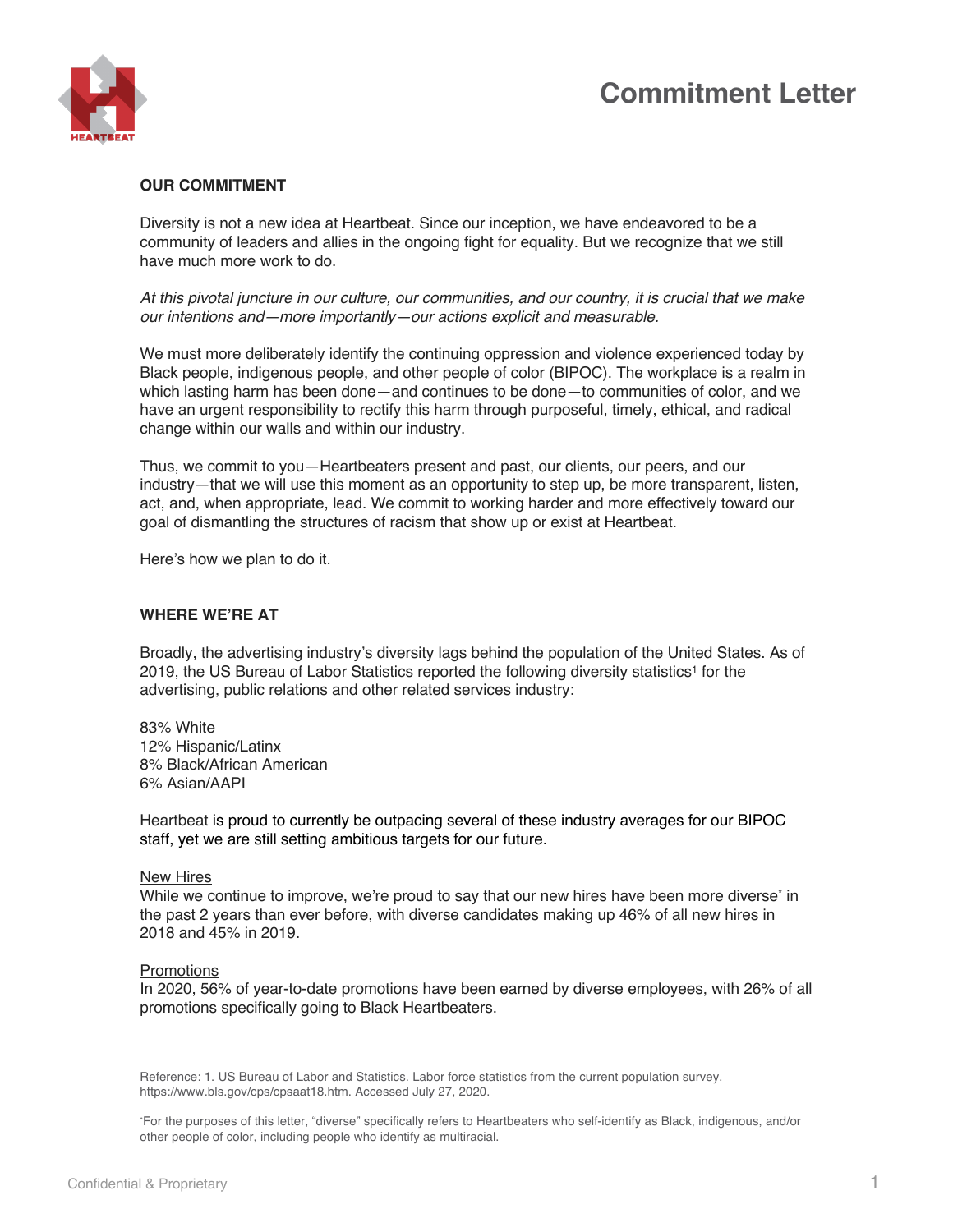# **Commitment Letter**



#### **Seniority**

In senior roles, Heartbeaters are 40% diverse at the Director level (a 9% increase over 2019) and 30% diverse at the Group Director level (an 11% increase over 2019), with *overall diversity at 30% across all roles at the Director level and above*.

## **WHERE WE'RE GOING**

We believe that the Heartbeat community should look like the community we call our home—New York City—and we commit to continuing to diversify our staff's racial composition to turn that belief into a reality.

It is an ambitious goal relative to our present efforts, and well beyond the racial homogeneity of today's advertising industry. Yet it is a goal that we believe to be achievable through diligence, inventiveness, and aggressive outreach to candidates and partners, critics, and community leaders.

The goal to which we pledge ourselves is that the Heartbeat-of-the-future will have a community that is:

22% Black/African American 22% Hispanic/Latinx 14% Asian/AAPI 42% White

Beyond the overall agency composition, we shall also pursue more diverse representation in leadership roles. While we're proud to note that 2 of our Vice President promotions this year were earned by Black Heartbeaters and that we've increased diverse promotions by 11% in 2020, we must continue to invest in career advancement for and mentorship of our diverse talent, until our senior positions are as diverse as our general Heartbeat population.

### **HOW WE'LL GET THERE**

In 2019, Heartbeat implemented a 5-step plan for diverse recruitment and career development. We'll build upon our existing plan, adding new goals and benchmarks for each phase.